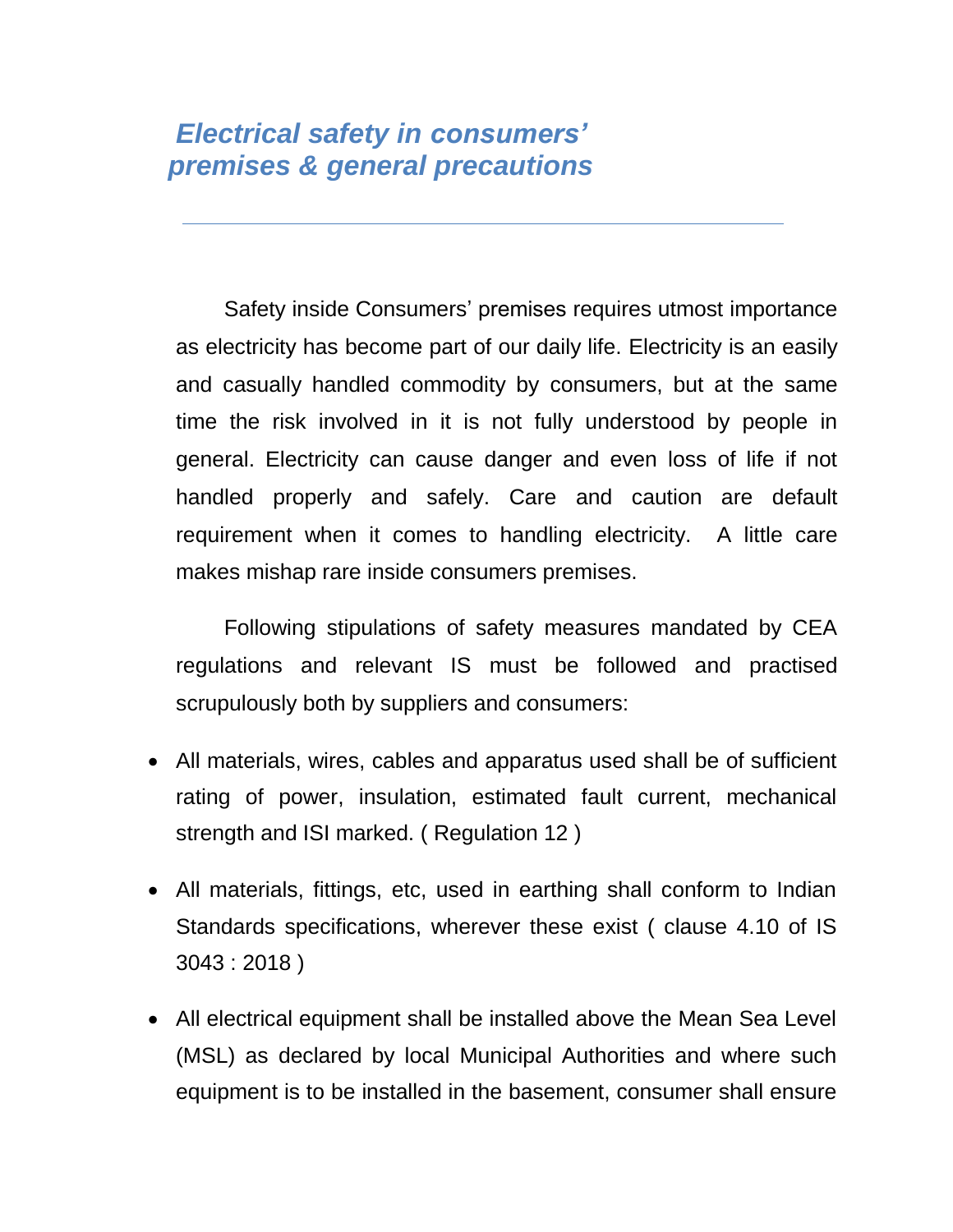that the design of the basement should be such that there is no seepage or leakage or logging of water in the basement (Regulation 12 )

- Consumer is responsible for safe custody of meters and equipment in his premises belonging to the supplier. The Consumer shall also ensure that the installation under his control is maintained in a safe condition. No flammable / dust / waste shall be dumped under the meter / switch board. The switch board shall be easily accessible in case of emergency. ( Regulation 13 )
- A suitable switch gear (cut-out) shall be provided in each conductor of every service line other than the earthed neutral conductor or earthed external conductor of concentric cable inside consumer's premises. Such switch gear (cut-out) shall be contained within an adequately enclosed fireproof receptacle (iron clad fixed over the cut out). It should be in an accessible position. (Regulation 14). Rewirable fuses are most commonly used in housing wiring and small current circuits. It is also known as a kit–kat fuse. However rewirable fuses have disadvantages of unreliable operation ( due to incorrect fuse size), low breaking capacity, slow speed of operation, risk of heat, flame or fire , and power loss ( due to improper or loose connection ). Therefore, in order to overcome the disadvantages of the conventional cut-out/ re-wirable fuses, modern MCBs with requisite capacity to carry and break the current can also be used as provided in Regulation 35 , for reliable and efficient operation. A combination of RCCB and MCB in a single unit called RCBO can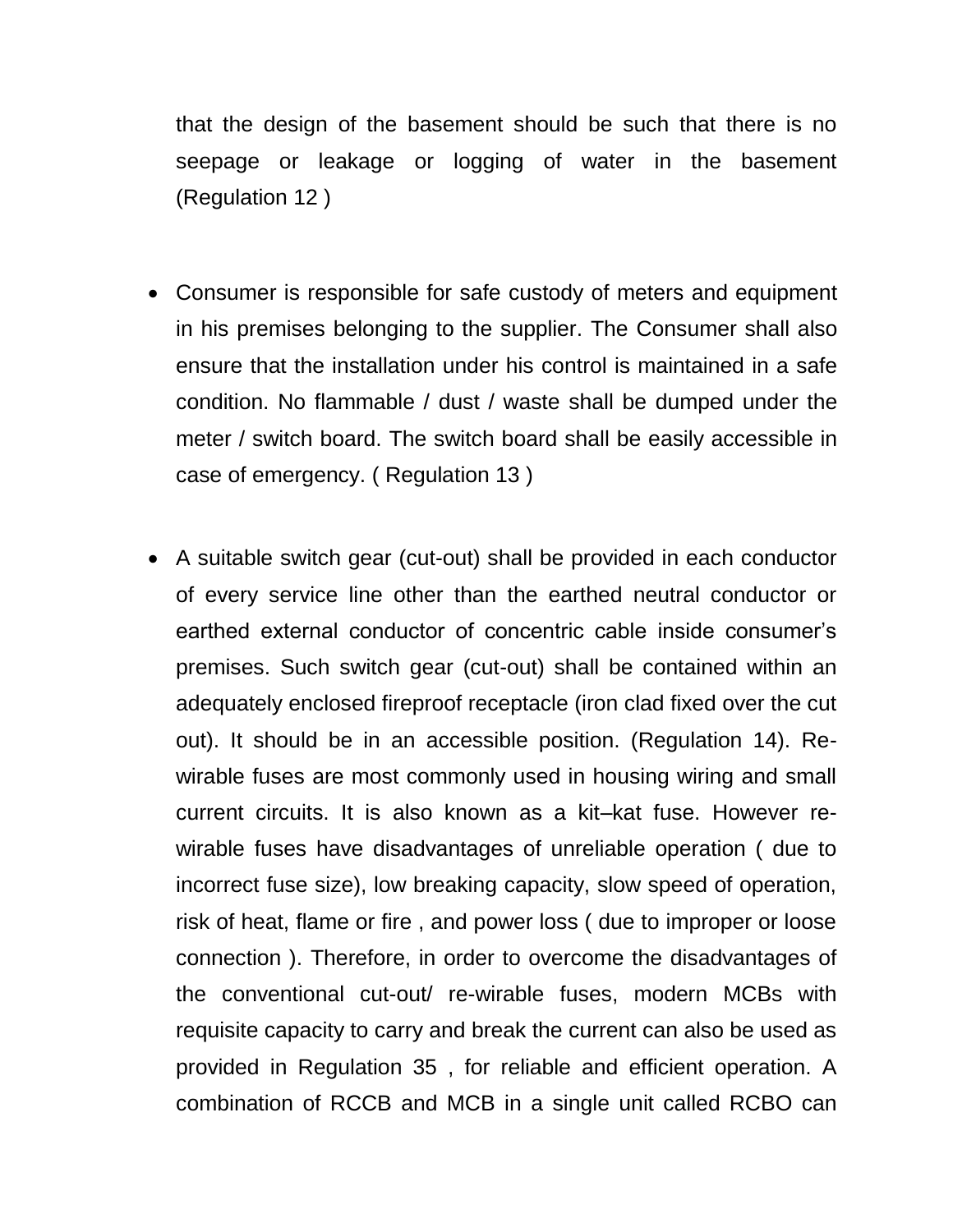also be used.

- The Consumer shall be provided with a Main Earthed Terminal (MET) in his premises, for his use in an accessible position near the point of supply. (Regulation 16) (Explanation: Supplier's neutral is effectively earthed at Transformer location. In addition, one earth terminal should be provided in the meter board for the use of consumer).
- For the installations of voltage exceeding 250V, the consumer shall in addition to the aforementioned earthing arrangement, provide his own earthing system with an independent electrode. ( Regulation 16) (Explanation: For Three phase services, an additional earthing system shall be made by the Consumer by an independent Earth electrode. The Earth Electrode resistance shall be 5 ohms or less and the actual measured value must be recorded in the Test report. The Main Earth Terminal ( MET ) provided near point of supply should be copper plate of minimum 32x3 mm size with provision of three 15 mm bolt and nuts. Neutral wire, Protective Earth (PE) conductor (GI bearer wire), tapped from the terminal pole shall be connected to the MET. Meter body, cut out body, grounding connection of exposed body of all accessories of the installation, earth wire connecting the third pin of all sockets in the installation shall be connected to the Protective Earth (PE) conductor through MET. The earth electrode erected in consumer installation shall also be connected to the MET. GI bearer wire acting as Protective Earth wire (PE) shall not be less than 7/20 SWG. The phase and neutral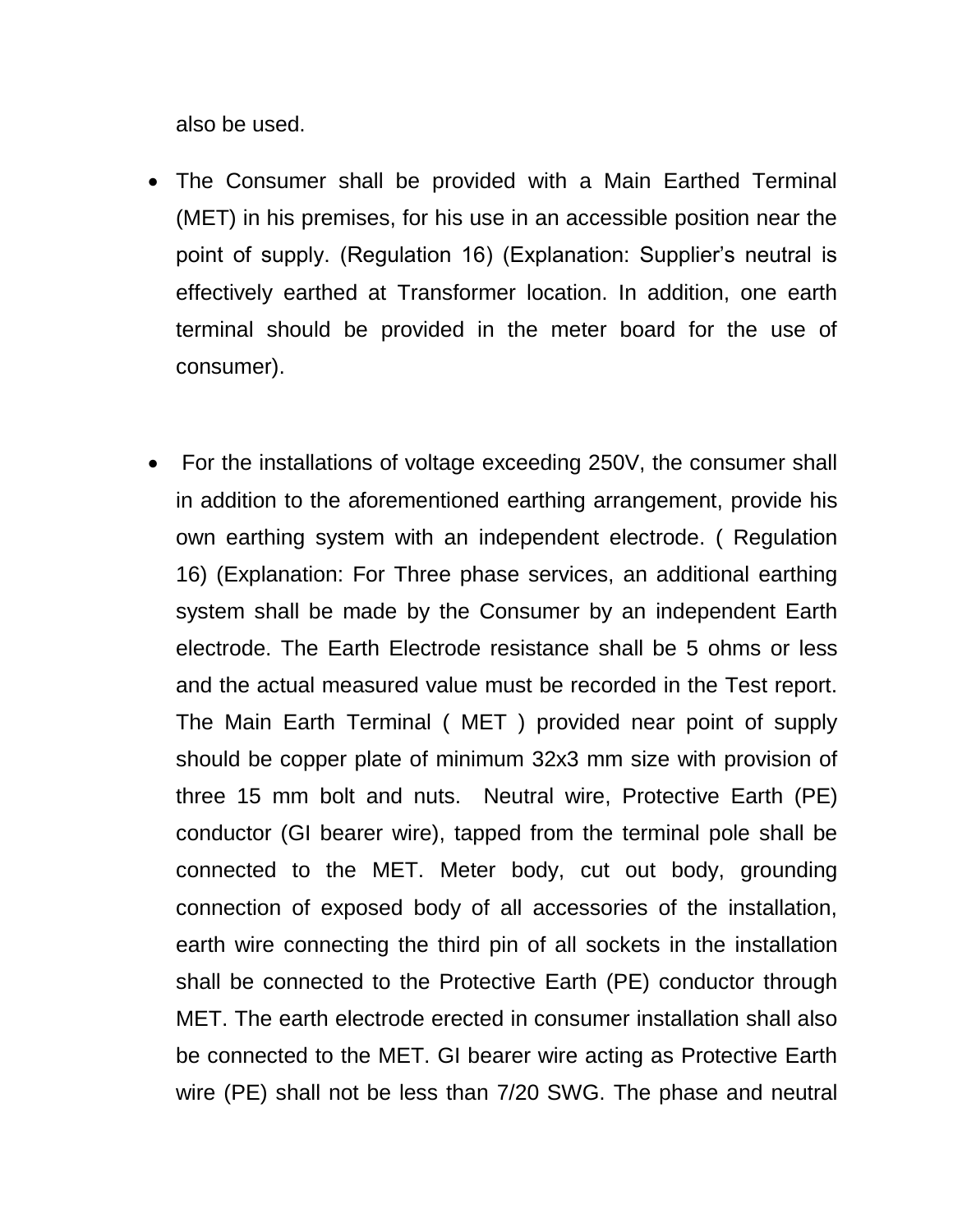wire shall be carried by the GI bearer wire through reel insulators. In case of UG cable from pillar box, the amour or metallic sheath of the cable which serves as Protective Earth conductor (PE) shall be connected to the MET.

- **All single phase apparatus with which we make contacts by hand in our normal usage like mixer, grinder, iron box, water pumps, refrigerator, heater, iron box etc., must be connected only with the three pin sockets. Two pin sockets without earth connection will not protect us from electric shock**. The earth wire should be connected to third pin of all three pin sockets of entire installation and terminated in the Main Earth Terminal provided in the meter board/ point of commencement of supply.
- The body of the motor / compressor/ submersible motor and exposed parts of the various appliances such as refrigerator, motor starter, changeover switch, metallic service connection box particularly in agricultural services, GI pipes with concealed wiring, metallic heater body etc., that can be contacted by any part of human body must be grounded (Clause 5.5 of IS 3043:2018) and connected to the Protective Earth conductor through the Main Earth Terminal provided in the in the meter board / point of commencement of supply.

Thus the grounding of exposed parts of appliances enables double earthing ie through the Protective Earthing (PE) conductor of the network system earthing and through the consumer installation earthing.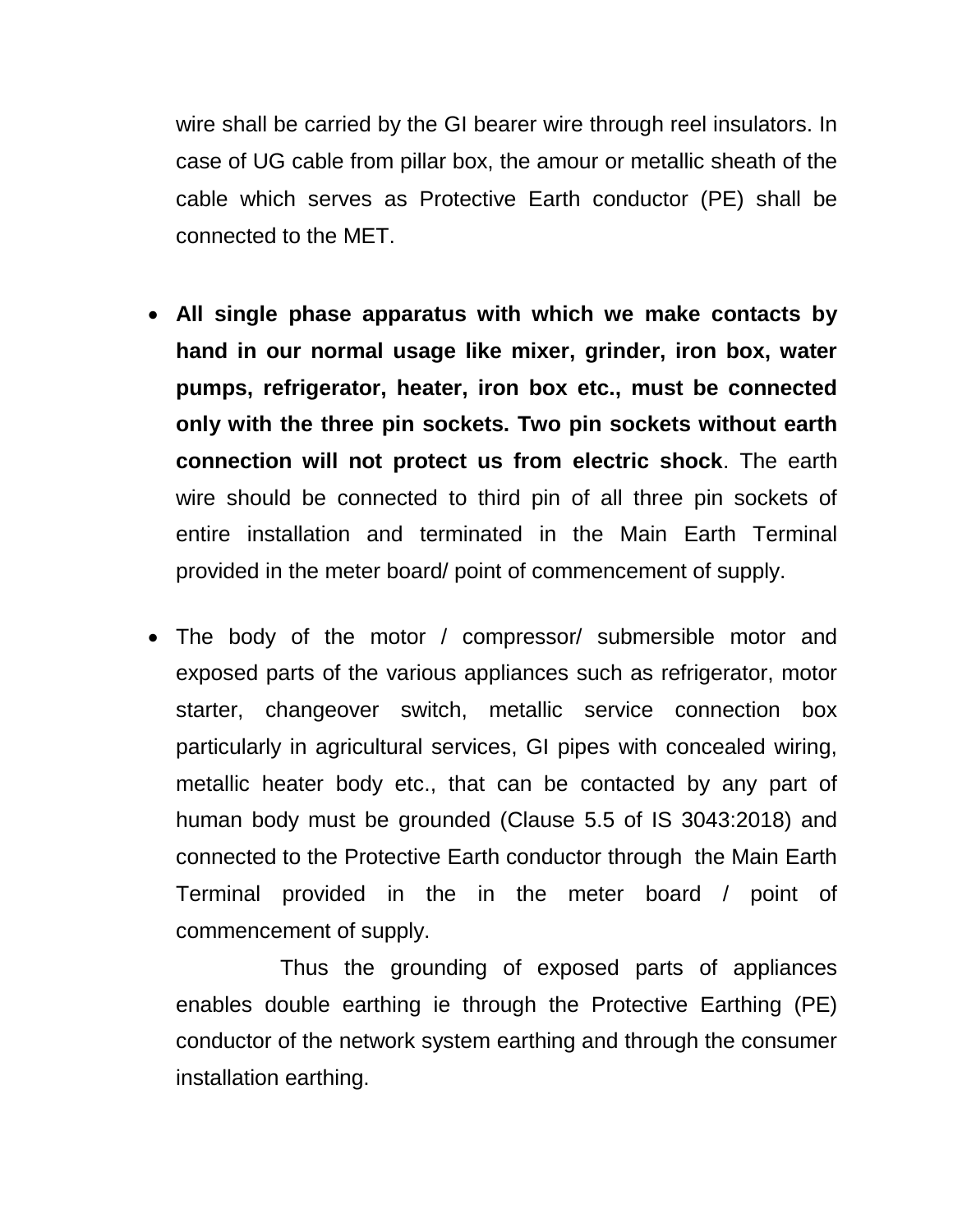- The service connection wires shall be in copper. It shall be of adequate size to carry the full load current of the installation. It should be taken from the aluminum Over Head conductor through PG (Poly Groove) clamp to avoid bimetallic effect. Each Service connection shall be provided with aerial cut-out fuse in the tapping point of the pole / box, such that in case of any overload / faults /surge etc inside the consumer premises, the supply to the premises will be safely cut off. The short circuit fault in the meter / consumers installation blows the aerial cut out fuse first thereby averting fuseblow in the LT side of feeding transformer and interrupting supply to other consumers unnecessarily. In case of UG cable the aerial carrier is substituted by the individual service connection fuses provided in the pillar box.
- Where bare conductors are used in a building, the owner of such conductor shall a) ensure that they are inaccessible, b) Provide switches in readily accessible position, for rendering them dead whenever necessary and c) take such other safety measures as specified in the relevant Indian Standards. (Regulation 17)
- Before any conductor or apparatus is handled, adequate precautions shall be taken by earthing or other suitable means to discharge electrically such conductor or apparatus and any adjacent conductors or apparatus if there is danger there from and to prevent any conductor or apparatus from being accidently or inadvertently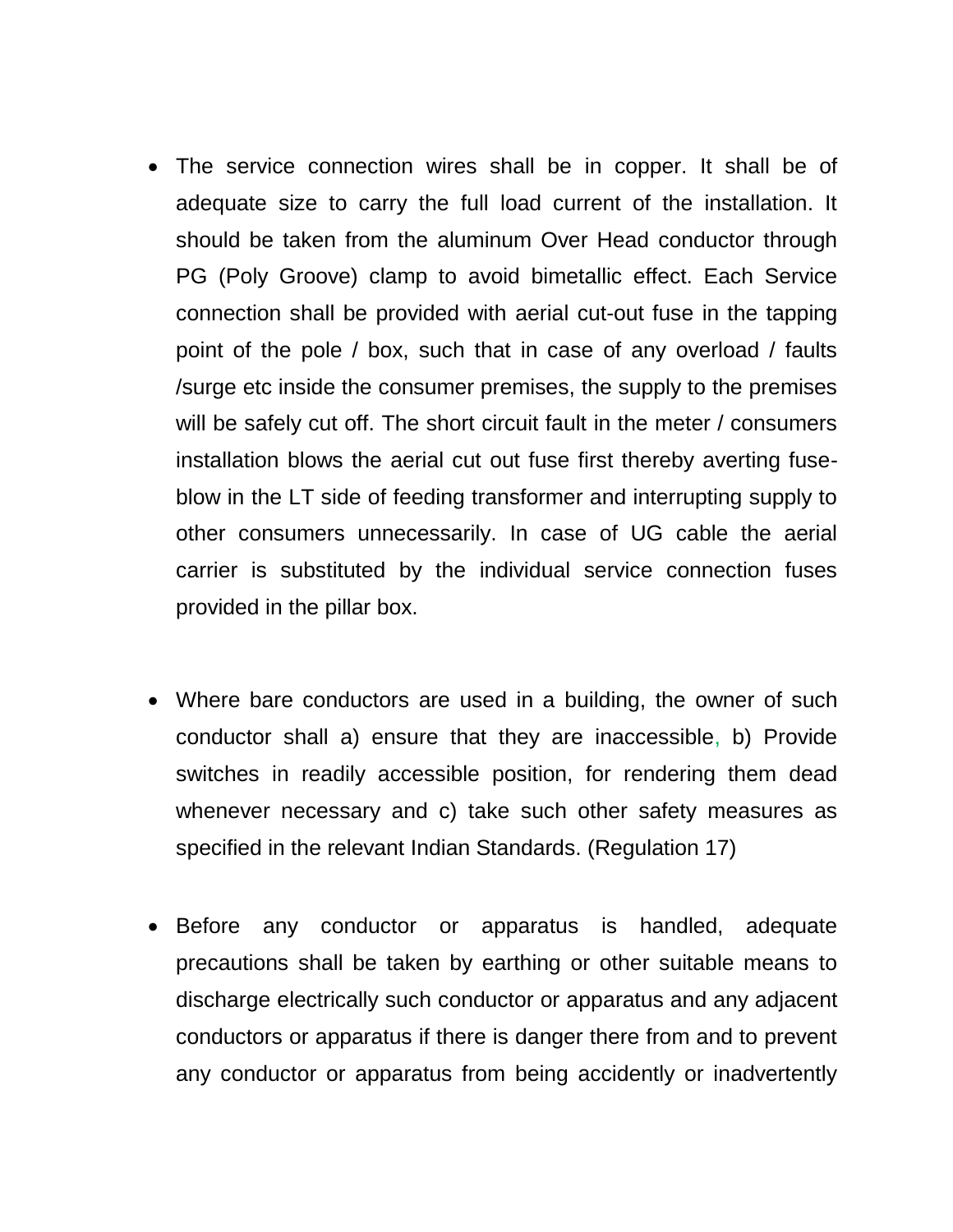electrically charged when persons are working thereon. (Regulation 19).

As per this regulation any demolition work or any work nearer /adjacent to live lines/ live parts of the network must be carried out only after statutory permission and getting the electricity disconnected by the concerned designated authorities.

- No person shall work on any live line/apparatus and no person shall assist such person on such work unless he is designated in that behalf and takes safety precautions ( Regulation 19(3))
- Flexible cables shall not be used for portable or transportable motors, generators, transformers, rectifiers, electric drills, electric sprayers, welding sets or any other portable or transportable apparatus unless they are heavily insulated for required voltage as per relevant Indian Standards (IS 694) and adequately protected from mechanical injury . (Regulation 21)
- Any work within the consumers' premises including additions, alterations, repairs and adjustments to the existing installation except such replacement of Lamps, fans, switches, domestic appliances of voltage not exceeding 250V shall be carried out only by an Electrical Contractor licensed in this behalf by the state Government and under the direct supervision of a person holding a permit issued or recognized by the State Government.( Regulation 29 )
	- The Generators and solar plants of above 10kW installed in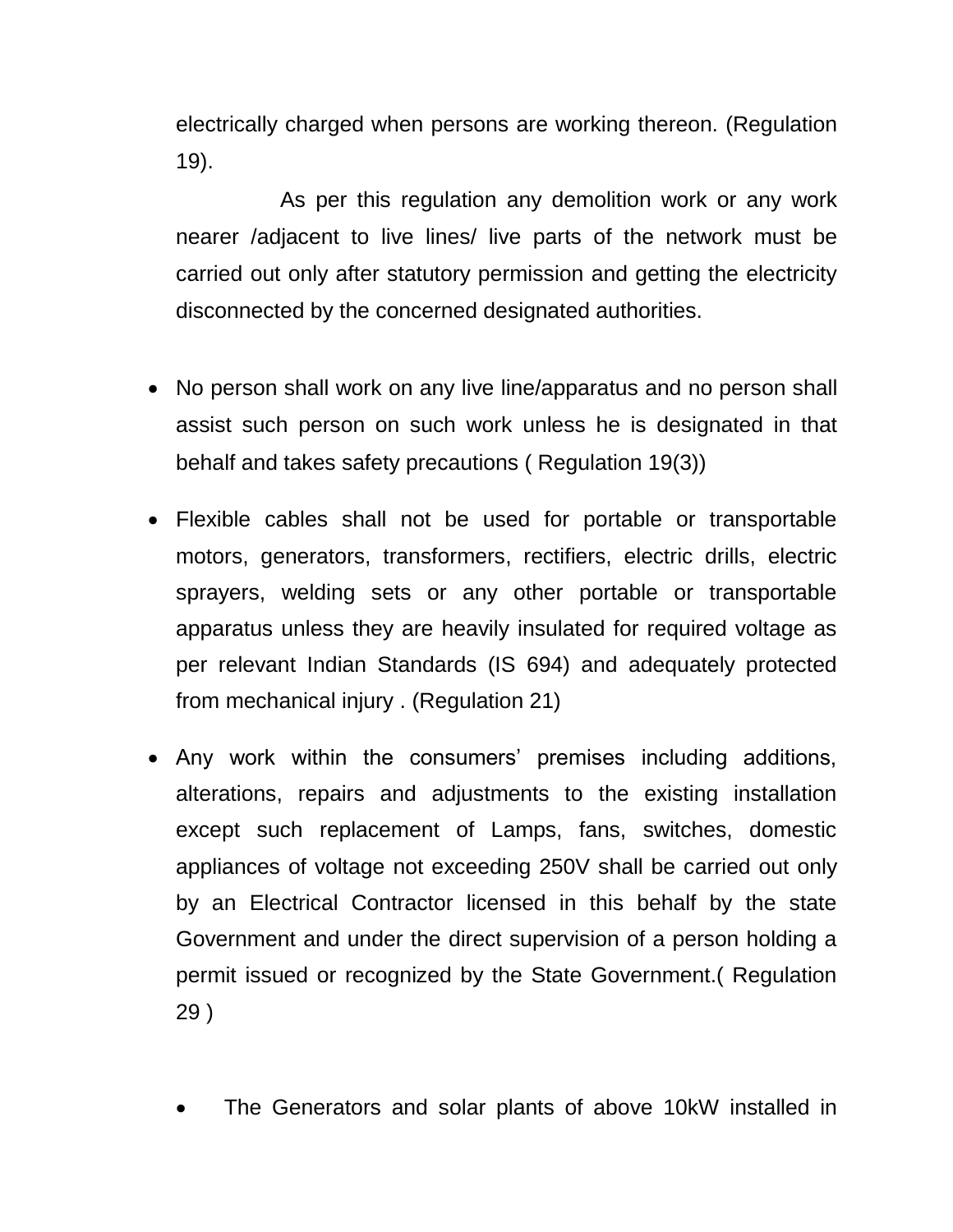consumer installation must be inspected and approved by the electrical inspector before commissioning for capacities notified by the appropriate Government as per section 162 of the Act. (Regulation 32). The Generator system should be provided with separate earthing arrangement as per IS 3043.

- Supply shall not be effected to a premises unless it is reasonably satisfied that such supply at the time of making the connection will not cause a leakage from that installation or apparatus of a magnitude detrimental to safety which shall be checked by measuring the Insulation Resistance as under ( Regulation 33) :
	- (1) All apparatuses shall have the IR Value as stipulated in the relevant IS.
	- (2) On application of following voltages the reading of minimum IR shall be as mentioned against each voltage level:

| <b>Voltage level of</b><br>Installation/apparatus                          | Voltage to be applied<br>between each live<br>conductor and Earth<br>for one minute | <b>Minimum IR</b><br>value required<br>(not less than) |
|----------------------------------------------------------------------------|-------------------------------------------------------------------------------------|--------------------------------------------------------|
| Not exceeding 650 Volts<br>(For LT of both Single)<br>phase & Three Phase) | 500 V DC                                                                            | 1 Mega Ohm                                             |
| Exceeding 650Volts<br>But not exceeding<br>33000Volts<br>(For HT)          | 2.5 KV DC                                                                           | 5 Mega Ohm                                             |

New services / additional services / reconnection of services after a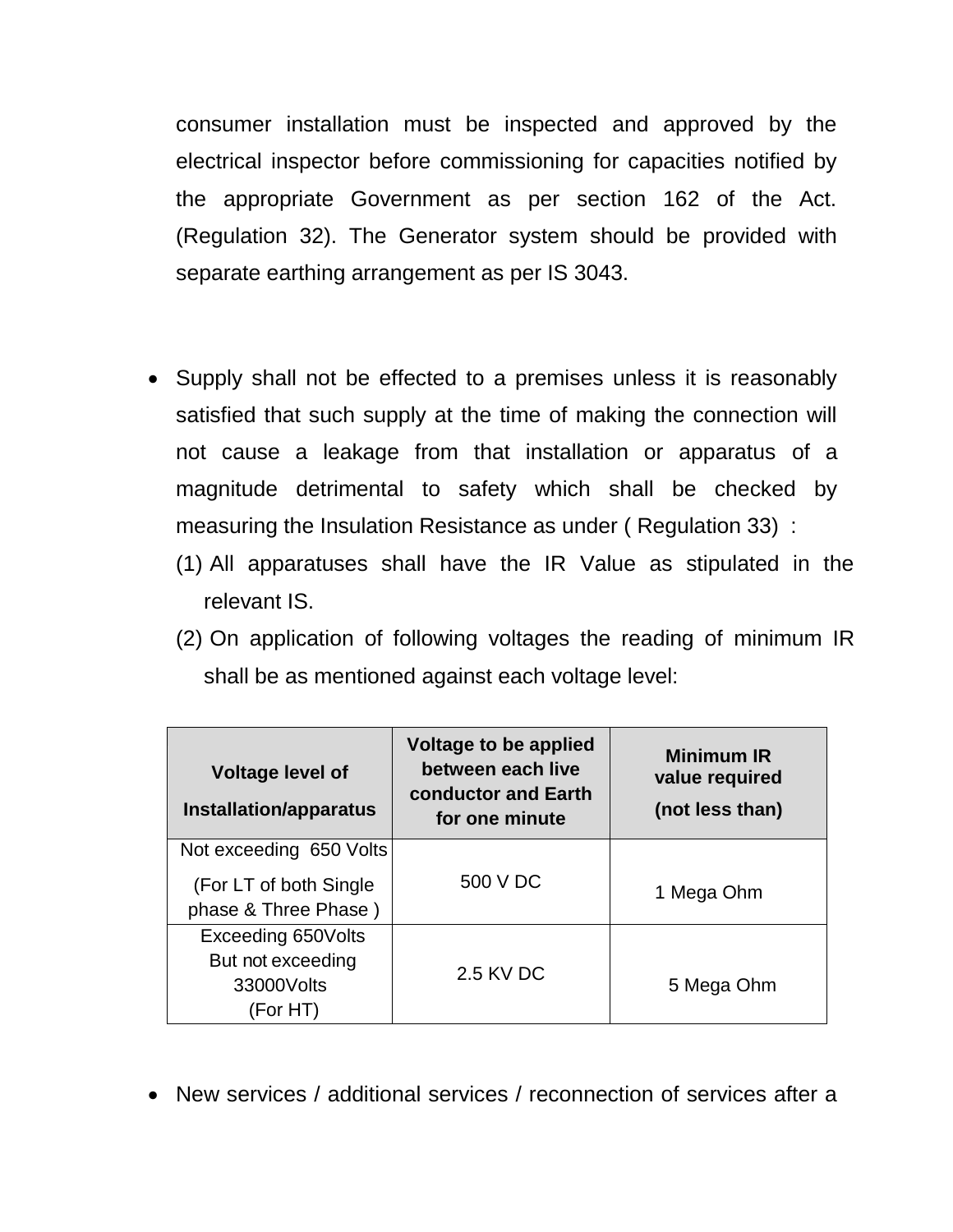period of 6 months shall be tested and the test results must be recorded in the RTR to be submitted by the consumer. ( Regulation 31 )

Testing of installation and minimum IR values shall be as above.

- After inspection and testing of installation of consumer, if the IR of the installation is so low as to prevent safe use of electricity, the supplier may and if directed so to do by the Electrical Inspector shall discontinue the supply of electricity but only after giving to the consumer forty eight hours notice and shall not re commence supply until he or the Electrical Inspector is satisfied that the cause of leakage has been removed ( Regulation 34 )
- No person other than supplier shall interfere with service lines and apparatus placed by the supplier on the premises of the consumer. ( Regulation 35 )
- Multi-storeyed building more than 15 meters in height should be approved by Electrical inspector before commencement of supply or recommencement of supply after disconnected for a period of six months or more. ( Regulation 36 )
- It shall be ensured that the Horizontal, Vertical clearance to building and as stipulated in Regulation 60 and 61 are adequately met. In case of inadequate clearances, the consumer shall be served a caution notice, to get the lines deviated safely from the building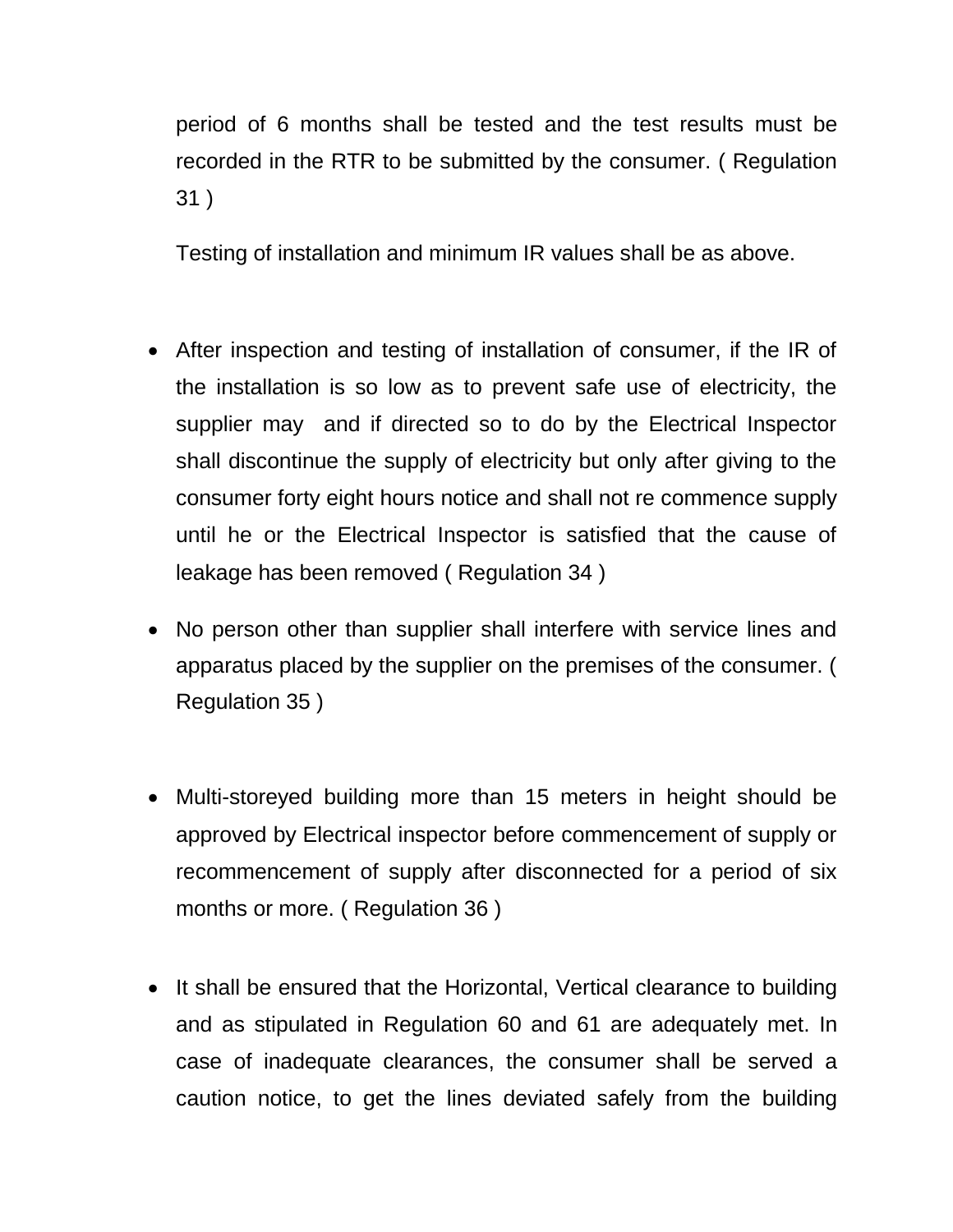through proper application and after payment of appropriate charges as per the sanction of competent authority. The consumers are equally responsible to voluntarily give application to get the lines deviated safely as stipulated in Regulation, on payment of said charges.

- The main isolating switch with fuse or a circuit breaker (MCB or MCCB) of the installation shall be placed as nearly as possible after the point of commencement of supply so as to be readily accessible and capable of being easily operated to completely isolate the supply to installation. (Regulation 35)
- Where the requisition for supply is for a multi-storeyed building, the applicant shall enclose the planning permission along with building plan approval with the application. The Licensee shall verify the height of the building from the planning permission / building plan approval enclosed by the applicant. Physical measurement is not necessary. If the height of the multi-storeyed building is more than 15 metre as given in the planning permission / building plan approval, necessary approval from the Electrical lnspector in compliance with CEA (Measures relating to Safety and Electric Supply) Regulations 2010 as amended, shall be furnished by the applicant. ( Regulation 27 (11) (A) of the TNE Distribution Code and Regulation 36 of the CEA safety regulation 2010)
- The main isolating switch with cut out or breaker of the installation shall be fixed in a conspicuous position not more than 1.7 meter above the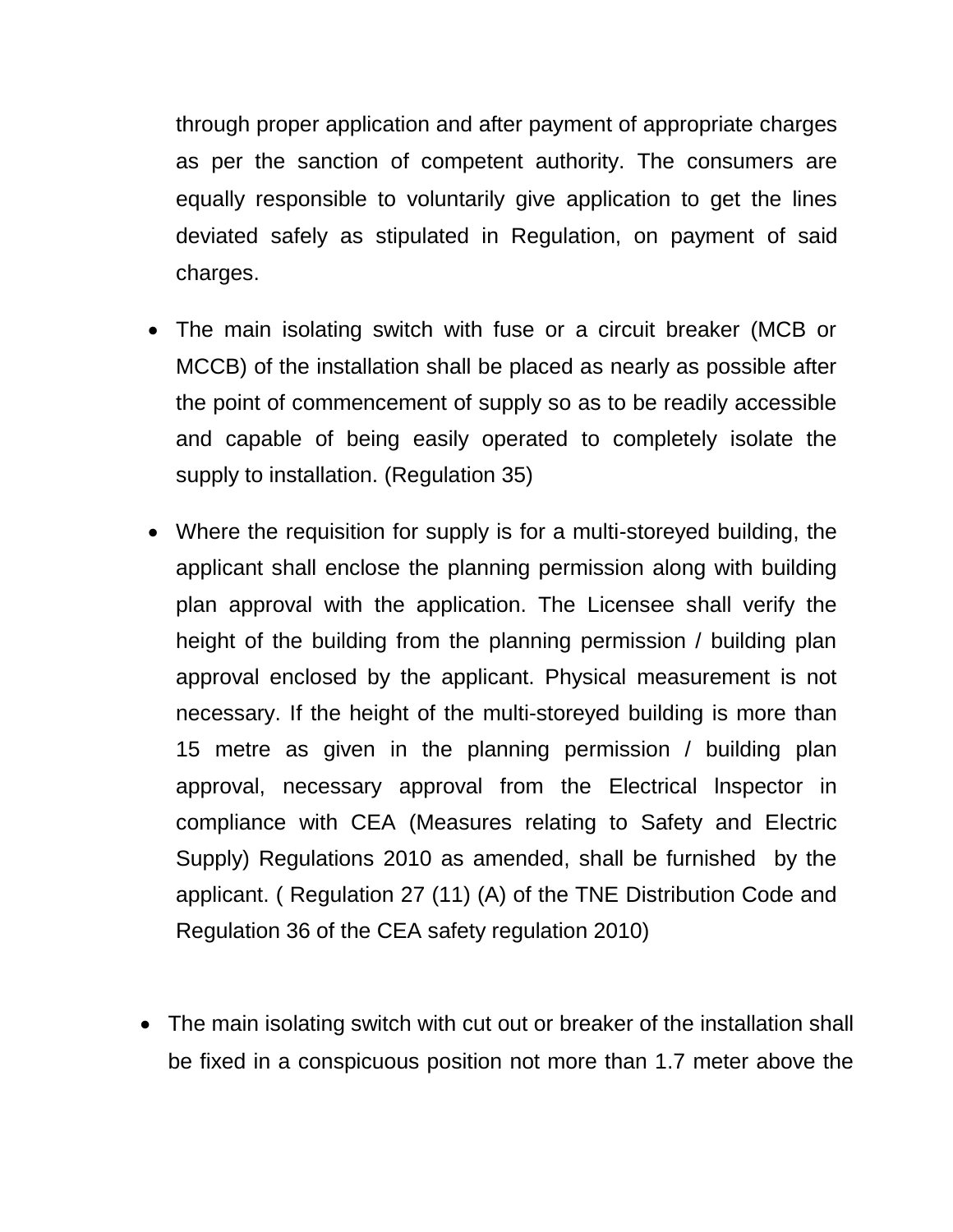ground so as to completely isolate the supply in case of emergency. (Regulation 36)

- Each switch board shall have a clear space of not less than a distance of one meter in front of it. ( Regulation 37)
- Where any electric supply line for use at voltages not exceeding 650 V has been disconnected from a system for the purpose of addition, alteration or repair, such electric supply line shall not be reconnected to the system until the supplier or the owner has applied the test prescribed under regulation 33. ( Regulation 40 )
- Appropriate Insulation Tester shall be essentially made available in all Section offices of the supplier to be used to test the Insulation Resistance of the installation to ensure safety of installation before the Service connection is given.
- The Value of the IR value and the details of instrument (Make, Rating, Sl.No. of the instrument etc.) by which the measurement is made shall be recorded in the Test Report as a permanent record.
- General terms to describe the status of IR such as 'Satisfactory' or 'OK' shall be avoided. Measured values of IR shall be recorded specifically.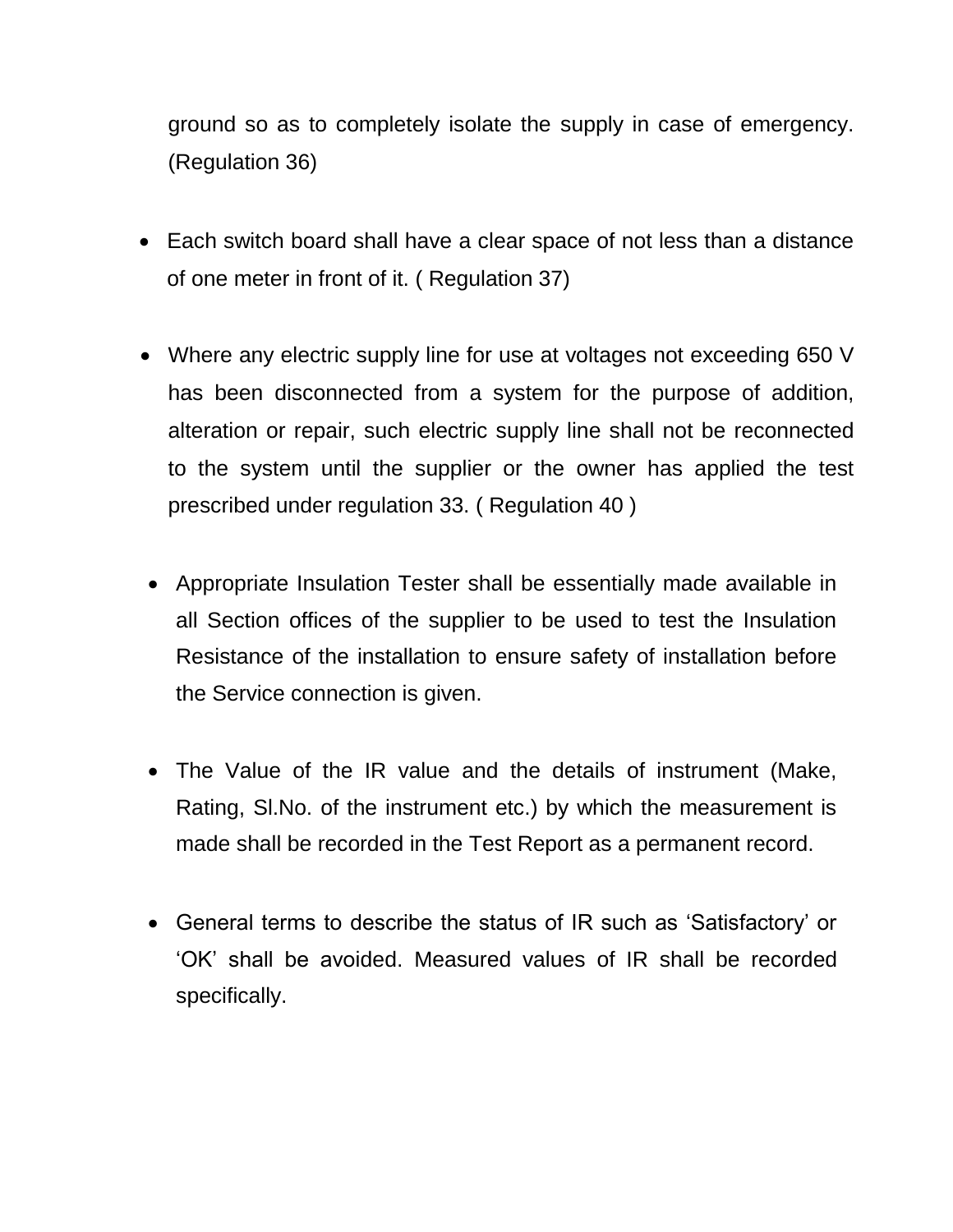## *Personal Protection (against Electric shock) and Installation Protection (against Earth Leakage / Fire)*

- The supply of Electricity to every installation shall be controlled by a **Residual Current Device** whose rated residual operating current shall not exceed 30 milliampere for protection against electric shock and one common RCD at point of commencement of supply with rated residual operating current of 300 milliamps for all installations having load of more than 10KW for protection against fire due to leakage current so as to disconnect the supply on the occurrence of earth fault or leakage of current. Service Connection shall not be given to installation without provision of RCD. (TNE Distribution Code Regulation 16 and 27 (11)(B))
- An installation, where there are large number of loads giving rise to a sum of permissible leakage currents exceeding 30 milliampere, shall be subdivided into circuits to avoid nuisance tripping and each sub-divided circuit shall be provided with independent RCD with leakage current sensitivity rating not exceeding 30 milliampere at appropriate locations.
- It is preferable for installations of higher loads say 10 kW or more to install one unit of 300mA RCBO as main control device on the main switch board for protection against electric fire and one unit of 30mA RCD for individual circuits of kitchen bathroom etc for personal protection against electric shock.
- IEC 60364-4-42 (sub clause 422.3.10) mandates installation of residual current device with sensitivity less than or equal to 300mA.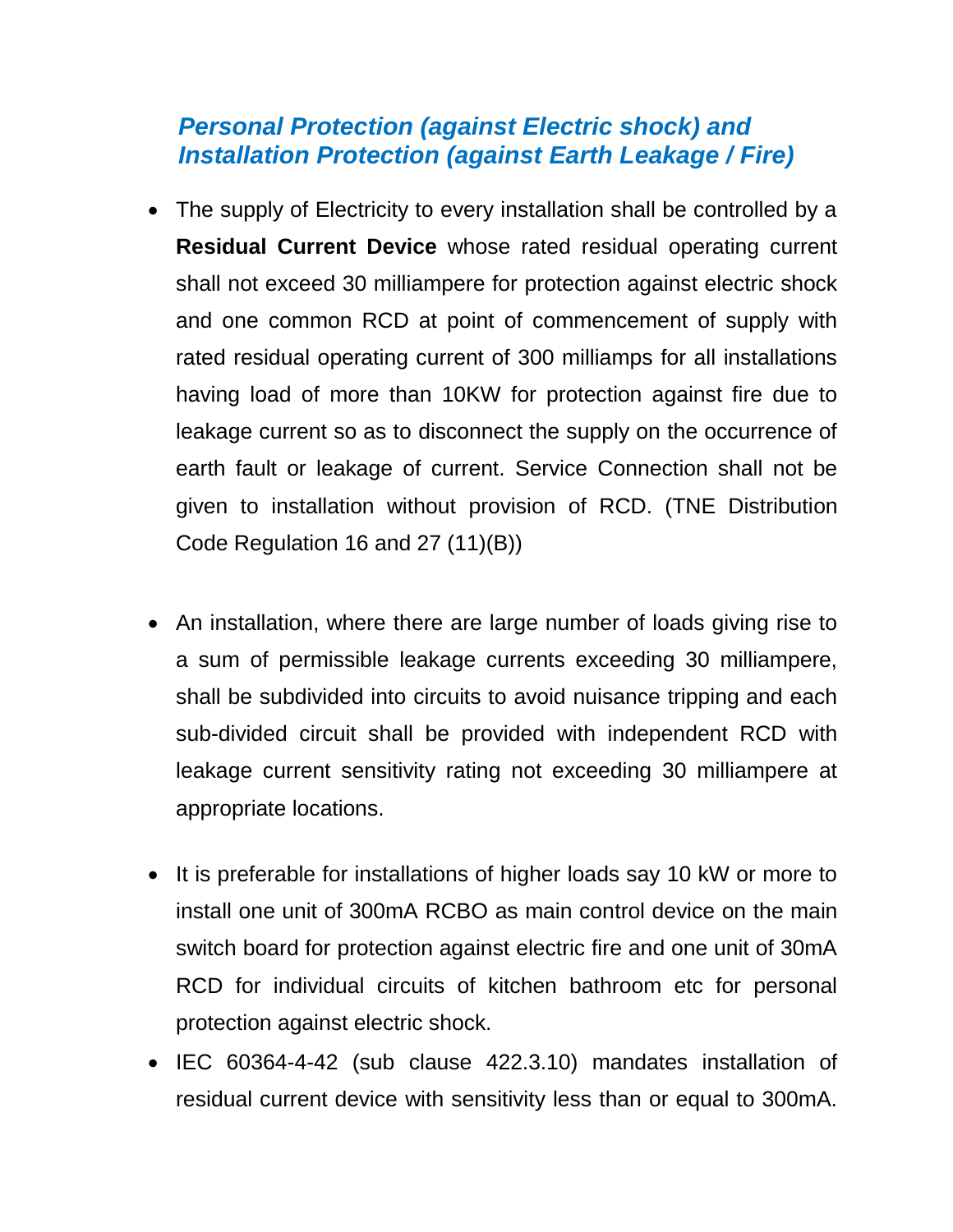The threshold current of 300mA is capable of creating the arc to set the temperature to trigger fire. RCD with 300mA of residual current rating trips before attaining this critical temperature.

 The supply system of TANGEDCO is TN-C. The protective earth (PE) and Neutral are combined in a TN-C system. As per Bureau of Indian Standards, this TN-C system is to be converted to TN-S system (Earth and Neutral separate) at the point of commencement of supply to consumer installation to install the RCD. Dividing the PEN conductor of a TN-C system network in to separate PE and N conductor must be carried out before the RCD location. This division of PEN conductor in to separate PE and N conductor at consumer installation converts the TN-C system in to TN-C-S system in the consumer installation. This conversion is necessary to install the RCD and make it functional. The PE and N conductor after the RCD must not be reconnected/ looped anywhere in the installation.

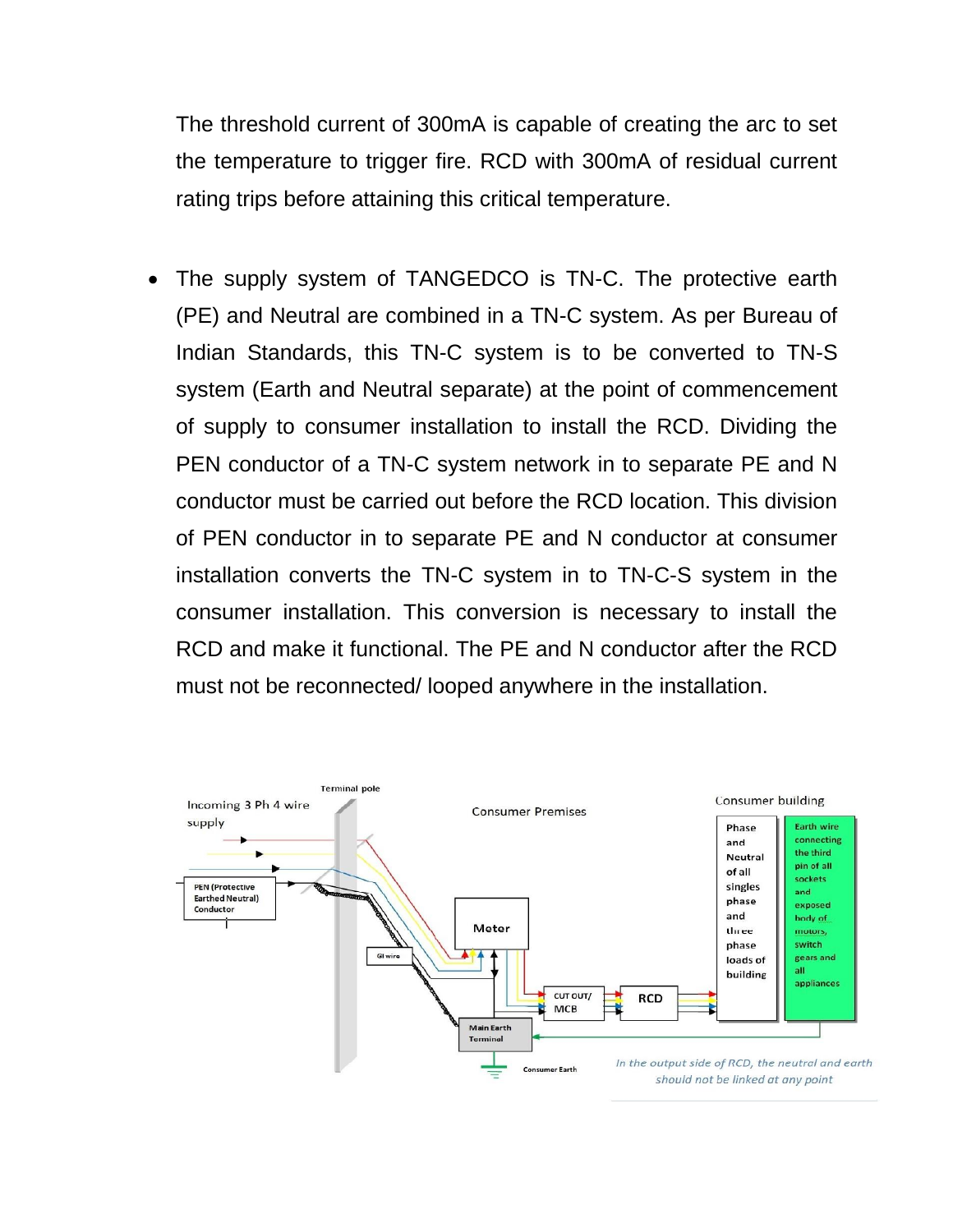- The protective earth wire should not be linked with the neutral at any point of wiring installation after the RCD location. If protective earth wire and neural are linked after RCD location, the tripping of RCD would be affected defeating the purpose of RCD. Looping of earth wire at three pin plug point with neutral should not be done.
- The protective earth wire (bare GI wire of adequate size) of the Service Connection wire tapped at the terminal pole from PEN (Protective Earthed Neutral) conductor fed from the Distribution Transformer should not be taken to the RCD. It should be connected only to the MET (Main Earthing Terminal) provided in the meter board/ at the commencement of the supply.
- RCD can only be used to supplement to earth conductor (PE) and not to replace it (Section 24.4 of IS 3043:2018). It gives additional protection against electric shock. It is not a replacement of earthing of equipment.
- If solar net metering is installed at consumer's premises, the invertor shall be capable of automatic start/stop and synchronization with grid. One point of output circuit of PV system of voltage exceeding 50V DC shall be provided with a connection to earth , in addition to the normal system earthing. Protective earthing shall be made inside the inverter cabinet.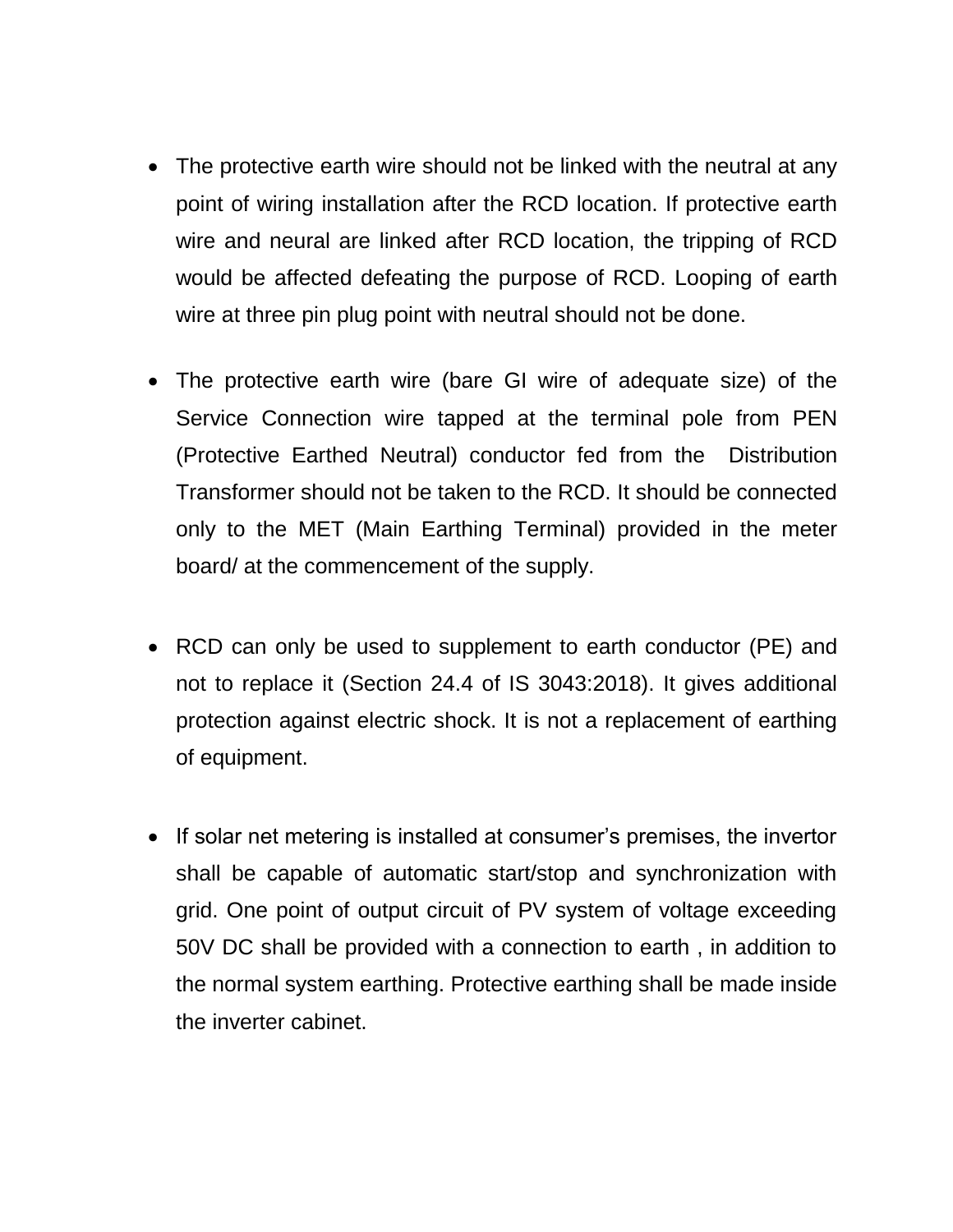- The input circuits of combiner box shall be provided with over current protection. Earth fault protection for PV array and inverter shall be provided. Suitable lighting system shall be provided for the solar plant as per IS/IEC 62305-1/2/3/4-2010. The inverter shall be provided with anti-islanding protection for the purpose of detecting islanding and stop supplying power if the grid is down. The inverter should be provided with disconnecting switch at DC input and circuit breaker and emergency stop switch at the AC output
- No person shall be allowed to work in the solar power system unless he is designated and authorised under regulation 3(1) or appointed under regulation 6(1) or 7(1) and takes safety precautions.
- Luminous tube sign installations of voltage exceeding 650 Volts but not exceeding 33KV should be got approved by the Electrical inspector before brought in to use. ( Regulation 52 )
- X Ray and high frequency installations should be got approved by the Electrical inspector before brought in to use. ( Regulation 54 )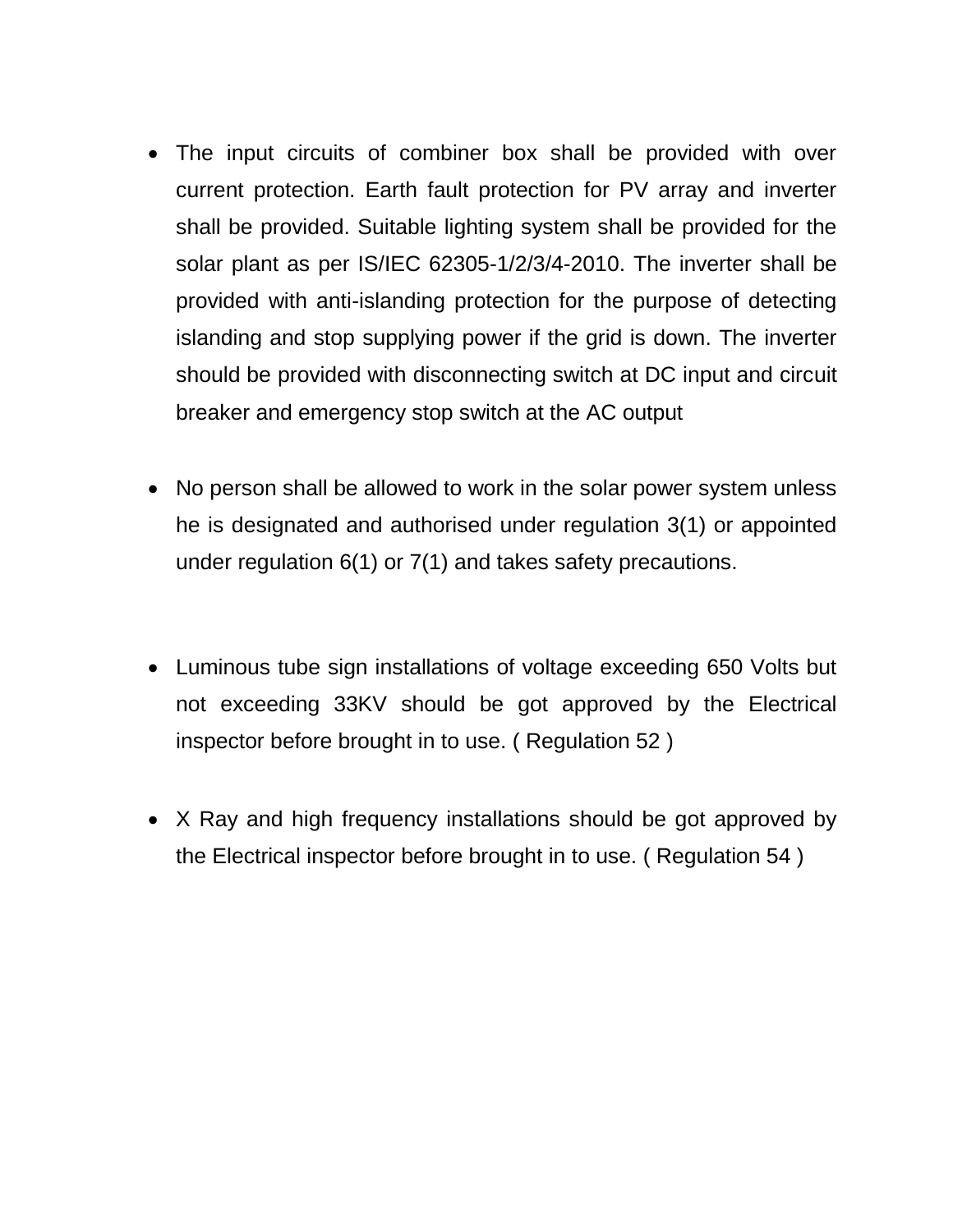## *General Safety precautions:*

- All new, additional, repair, replacement wiring shall be done with copper wires / cables of adequate size, ISI marked. Low cost / low quality wires, plugs, switches, serial bulbs, appliances, devices should not be used. Safety cannot be afforded for money.
- 2. Do not touch an electric switch / appliance when hands are wet.
- 3. Proper size and quality fuse wires only shall be used.
- Do not replace fuse unless cause for blowing out is detected
- 5. Do not hang wet clothes on wires tied with electrical fittings, poles, supports and antennas.
- Use 3 pin plugs and ensure that third pin is connected to earth connection with adequate size of earth wire. In particular, electricity supply for Refrigerator, Wet grinder and other home appliances should be availed through 3 pin plug sockets with earthing provision
- 7. Switch off the supply before inserting and removing the plug socket outlets.
- 8. Replace damaged electrical components like switches, plug sockets etc., immediately when noticed or when heat smell is felt.
- 9. While installing the T.V. antennas: (a) Don't install them nearer to the OH electrical lines. (b) Don't tie the stay wires of T.V. antenna poles to the structures of electrical installations (eg. service poles, lamp fittings, service connection pipes etc.)

10. The outer conducting body of all electrical appliances like motors, refrigerators, heaters, electronic devices must be earthed .

11. Install switches, plug sockets etc., at an inaccessible height and away from the approach of children.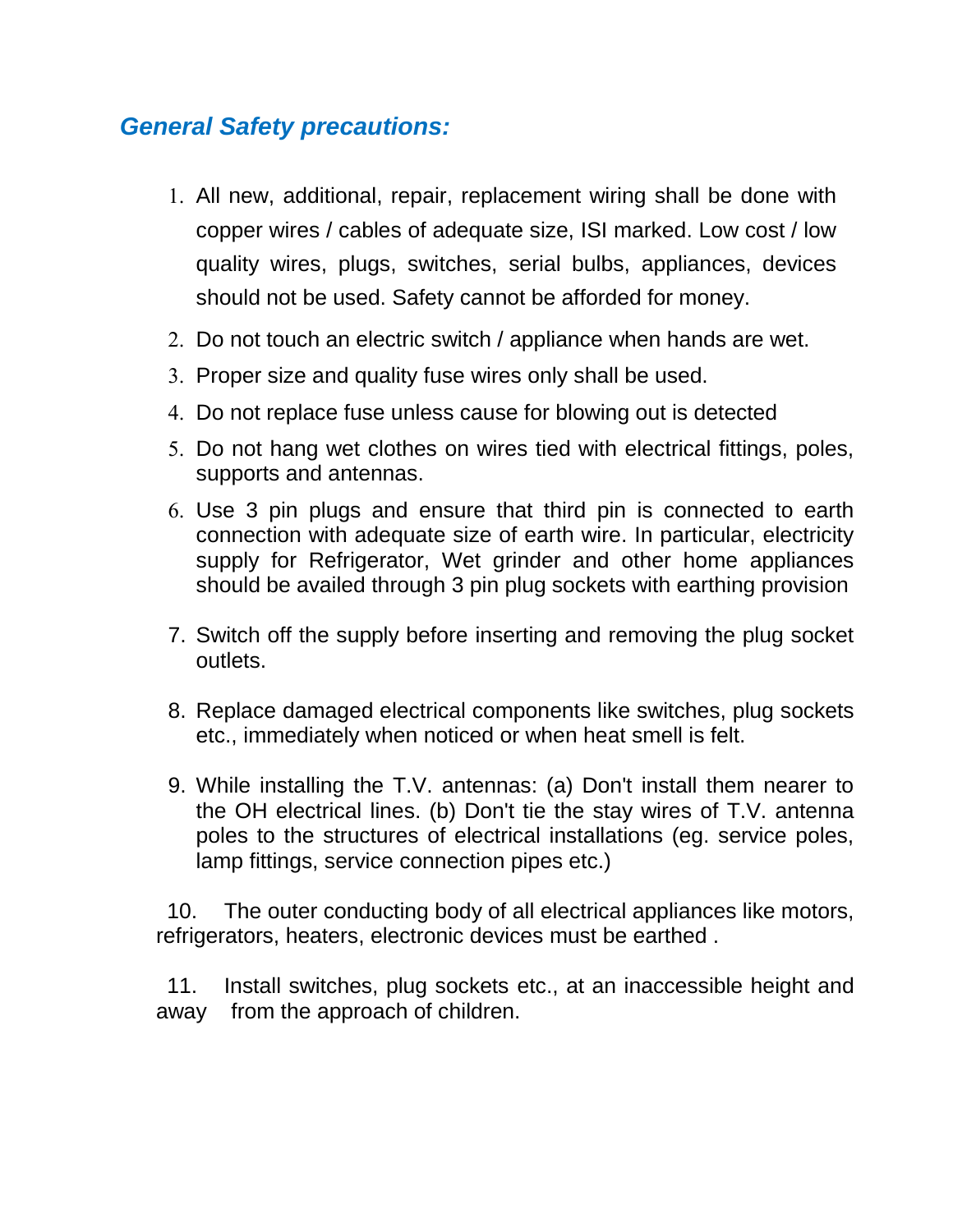12. If any plug point is already installed at lower height in rented house and other places not owned by us, cover them with insulation tapes to protect playing children from access to electricity.

13.Periodically test the electrical installation through licensed electrical contractor for insulation strength and replace the defects if required.

14. Do not install switches inside bathrooms, toilets &other wet places.

15. Do not nail on the wall where concealed PVC conduit wiring are done.

16. Make sure that extension cords of portable/hand held appliances are free from cuts (breaks) improper insulation, patched-up insulation, kinks or joints. Don't use silk wires for such extensions.

17. Do not tie poultries, cows, and dogs, other domestic animals to the electric poles or the stay wires.

18. Do not use electric poles as support to pandas, shamiyanas, or displaying advertisement boards. Do not misuse electric poles to tie TV cable wires or data cables.

19. Do not go near or touch the transformers, pillar boxes, electrical poles, stay wires, fencing etc. Do not tie ropes between the poles of the transformer structure to display clothes of road side trades. Do not create road side / platform shops, sell things by keeping commodities beneath/ near the transformers.

- 20.If any snapped electricity conductor is noticed, don't touch or go near them. Caution others from touching it. Alert the electricity 24x7 control Centre by dialing 1912.
- 21.Do not construct buildings near the electricity lines, poles, Transformers and electric structures. Consult electricity supply officials before planning for such construction.

22.Do not construct building below the electricity lines.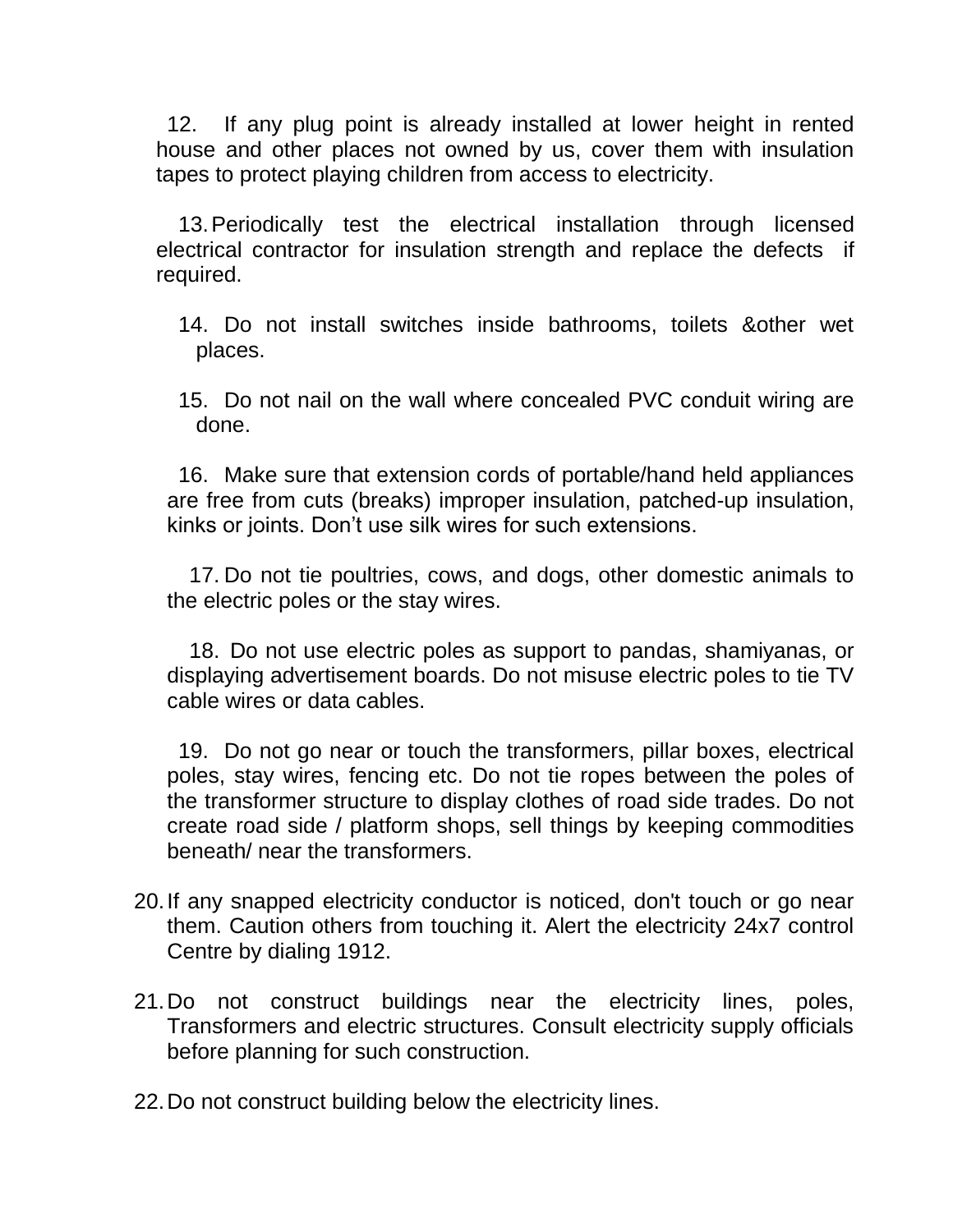- 23.Do not go near the fencing of electrical transformers/ earth pipes / structure yard on streets for nature's call.
- 24.Approach TANGEDCO officials to trim the tree branches touching the OH lines.
- 25.Make sure that there is easy access to switch off the main supply quickly in case of an emergency. Educate all inmates to be aware of the location of the main supply and urgency to rush and switch them off in case of any inmates suffering electric shock or accident.
- 26.Switch off electrical appliances when not in use. Switch off the main supply to TV, AC etc in addition to remote connection.
- 27.Do not use fire extinguisher on electrical equipment unless it is clearly marked for that purpose. Use sand and blanket instead. Never attempt to extinguish electrical fire with water.
- 28.In case of gas leaking smell is felt, don't operate any switch even in dark. It might ignite fire accident. Open all windows and doors.
- 29.In case of short circuit fault or a fire, switch off the Mains immediately before attempting to put out the fire.
- 30.Never over-load an electrical point either by individual loads or more loads by using multi pin points. While replacing electrical gadgets, replace with the same rating.
- 31.Do not over charge mobile, laptop and other charging devices. Do not charge them overnight. Do not keep them on bed or clothes while charging.
- 32. Do not use the mobile when it is being charged.
- 33. Do not charge the devices during raining / lightning.
- 34.Disconnect the modem, TV and electronic appliances from electric main, signal/ data cable during rain / lightning.